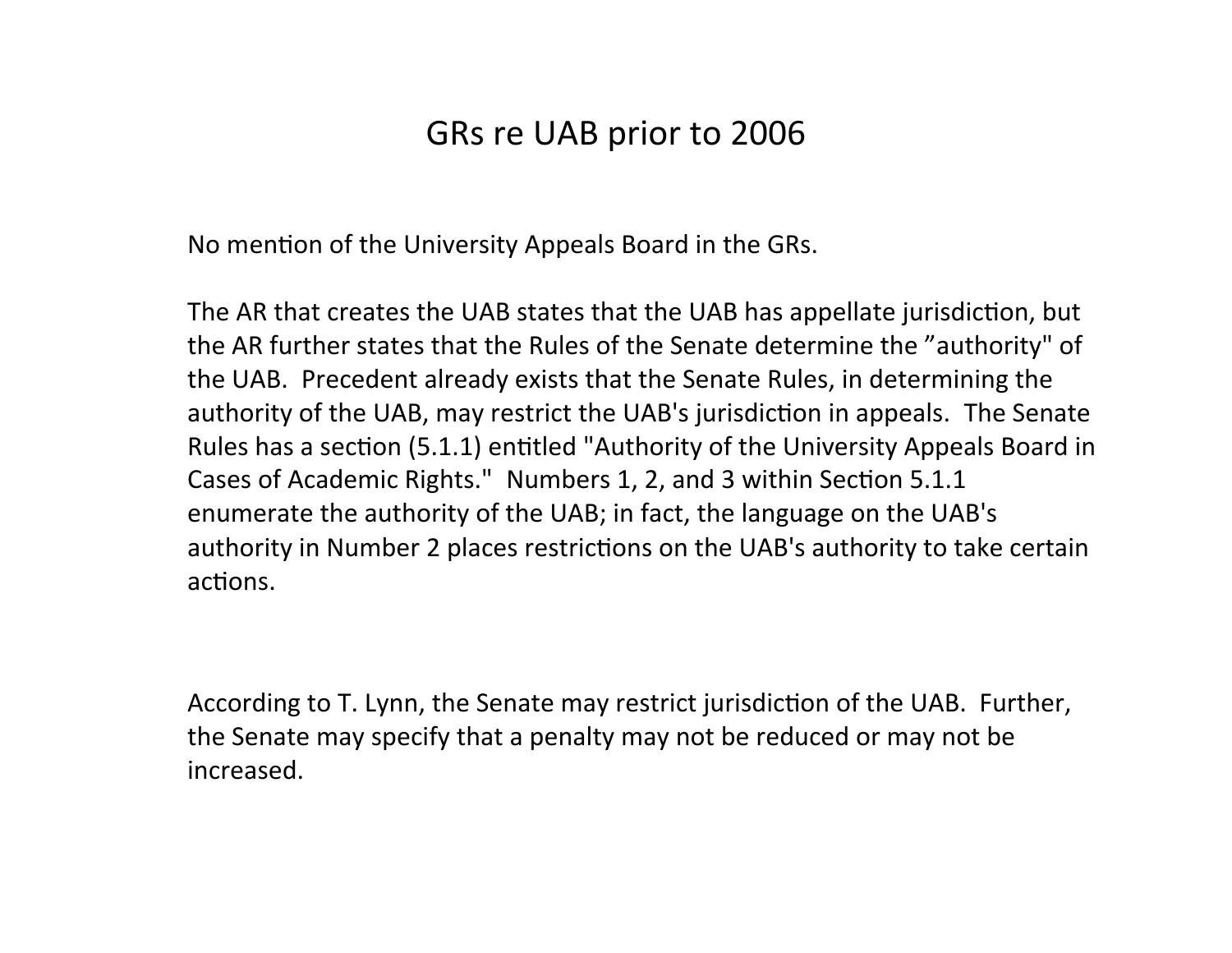## Senate
Rule
6.4.4
(B)(1),
approved
in
2005

(b) Penalty. If the student is permitted to appeal the penalty that is being imposed for the offense,
the
Appeals
Board
shall
also
judge
whether
the
penalty
is
inappropriately
harsh.
The Board may reduce the penalty, subject to the following limitations:

i. If the offense occurred in a course in which the student was not enrolled, or if the offense was with regard to falsification or misuse of academic records, or the offense occurred in academic work outside of a course (for example, an honors project or dissertation, a graduate examination, a thesis or dissertation, or a formally submitted thesis or dissertation proposal), the Board may choose either to void the recommended penalty or to reduce it to one no less severe than
suspension.

i. If the offense is the student's first, the Board may reduce the penalty to any one mentioned in this Section 6.4.

iii. If the offense is the student's second, and the first offense was a minor one [as defined in paragraph
6.4.3(A)(3)(a)],
then
the
Board
may
reduce
the
penalty
for
the
second
offense
to
one no
less
severe
than
a
grade
of
E
or
F
in
the
course
in
which
the
offense
occurred.

iv. If none of the conditions in (i-iii) are met, the Board may reduce the penalty to one no less severe
than
suspension.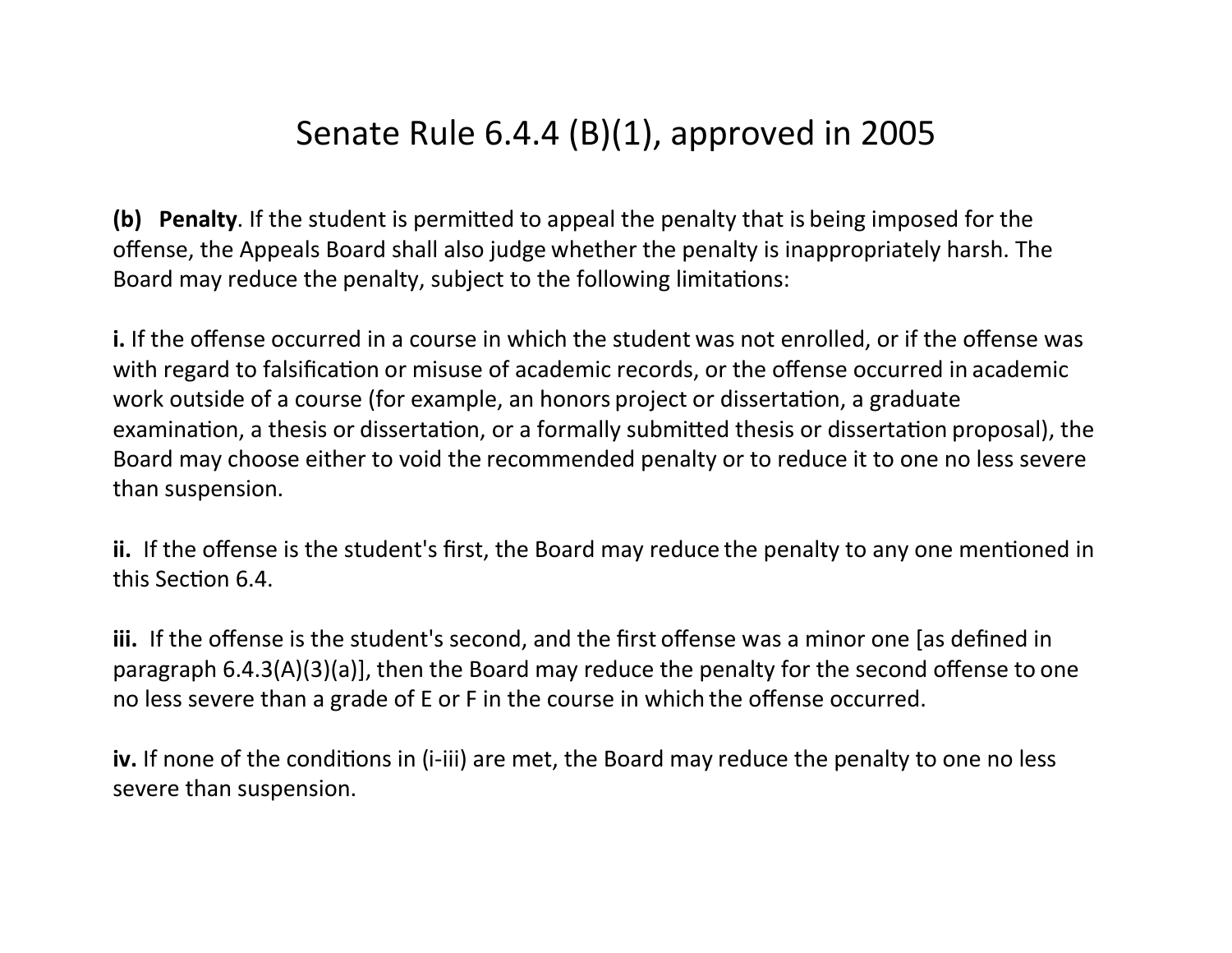## GR regarding UAB starting in 2006

C. The University Appeals Board - Jurisdiction

There shall be a University Appeals Board (hereinafter UAB) with specific jurisdiction over student matters. The UAB shall be assigned either original or appellate jurisdiction over various students, as established by this *Governing Regulation,* as follows:

…

2.
Academic
Offenses

(a) In cases of academic offenses (outlined in the University Senate Rules, Section 6.3)
where
the
student
contests
guilt,
the
UAB
shall
have
original jurisdiction.

(b)
In
cases
of
academic
offenses
(outlined
in
the *University
Senate
Rules*, Section 6.3) where the only issue is the severity of the sanction, the UAB shall have appellate jurisdiction.

According
to
T.
Lynn,
the
language
in
GR
XI
supersedes
Senate
Rule
6.4.4  $(B)(1)$ .